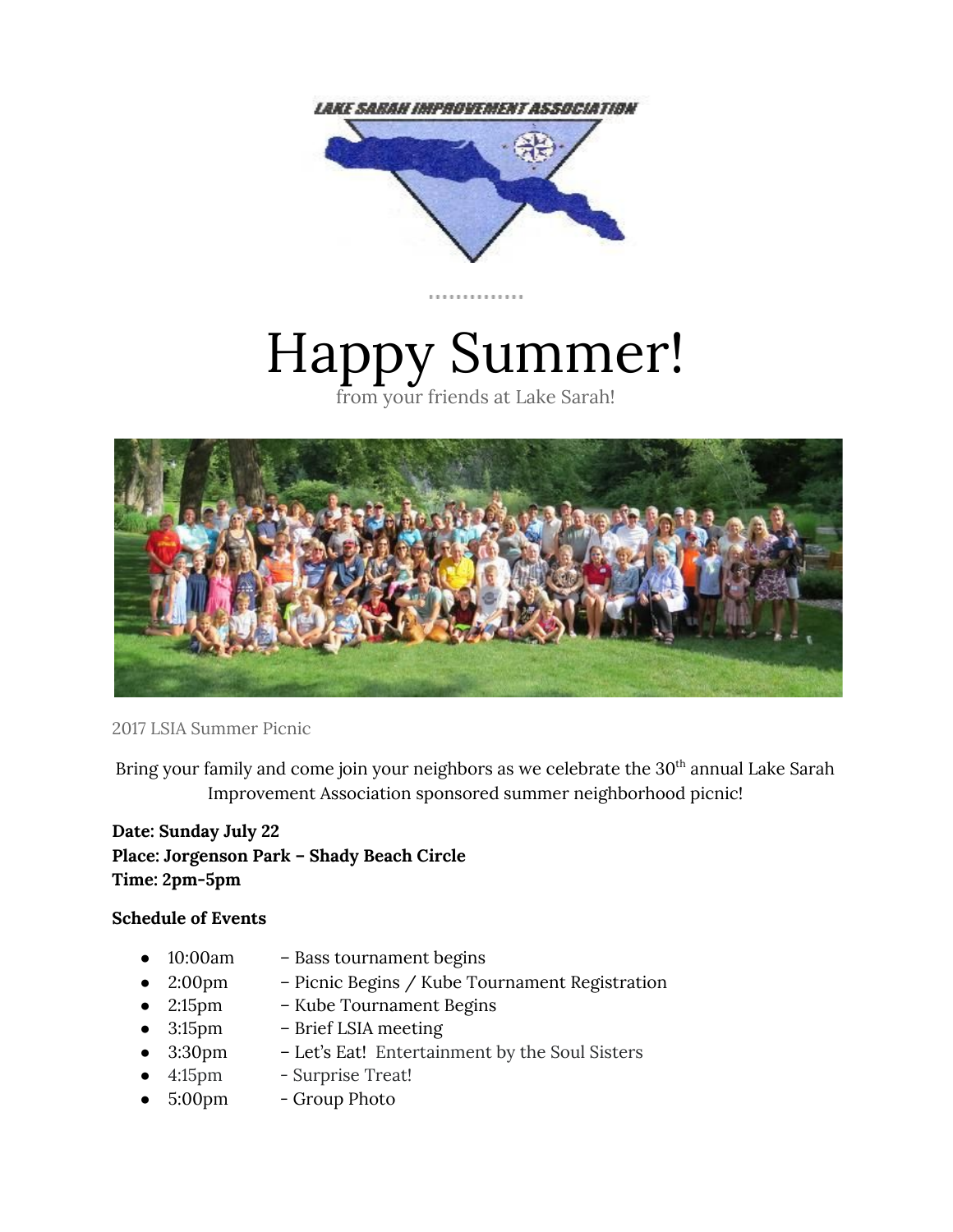### **Bass Tournament**

5 th annual Bass fishing tournament – see information in article below

### **Kubb Tournament**

Kubb is a fun lawn game that has become a tradition at our summer picnic. Teams of two compete in the tournament. Find a partner, register and be ready to play at 2:15pm.

### **Jump House**

We will have a jump house for the kids!

### **Annual LSIA Meeting**

A brief meeting will begin around 3:15pm New board members will be elected. The boat parade and bass fishing winners will be announced.

### **Food**

We will be providing yummy fried and grilled chicken! **Please bring a dish to share and beverages for your family**

### **Volunteers**

We need some help! If you could spend part of the picnic helping to make this an enjoyable event for all, please contact Anne Horn @ [annehutchhorn@msn.com](mailto:annehutchhorn@msn.com)

Special thanks to Ron and Mary Jorgenson and family for allowing us to once again gather at their beautiful park!!!

# 5th Annual Bass Fishing Tournament

Tournament runs from 10am- 1pm on July 22, 2018 (prior to the start of the picnic) with Start and End (Weigh in) at Joe Slavec's Dock.

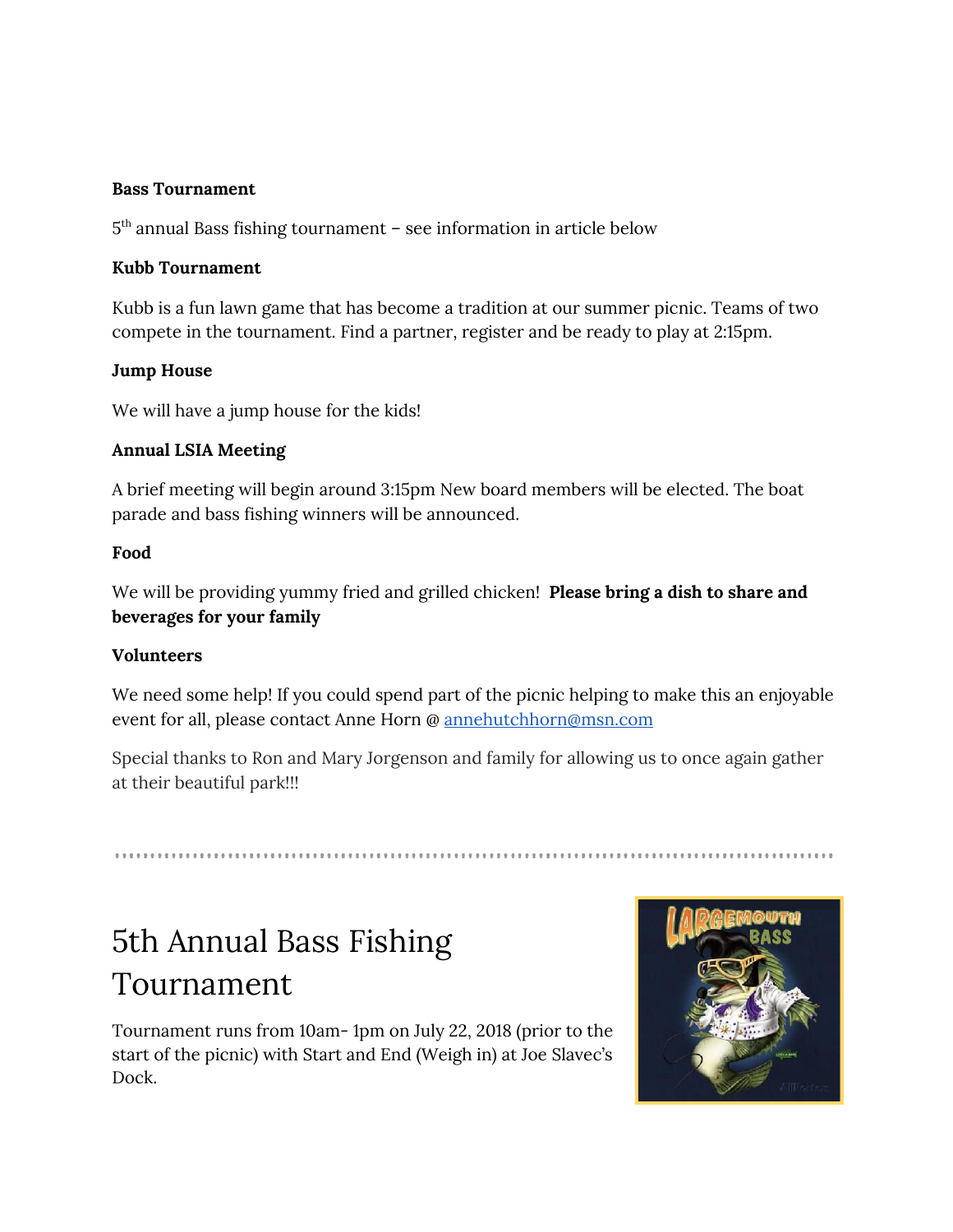Payouts: Largest Bass (Dependent on Participation) and Top 2 – 5 Bag Limits (Dependent on Participation)

Entries form and payment due on or before July 22 to Brent Lau

*Persons under the age of 16 must fish with a parent or guardian. Persons under age of 18 are required to have parent or guardian also sign entry form.*

Please visit [LakeSarah.com](http://www.lakesarah.com/) to register!

# Mosquito's getting thick

### by Scott Walsh

This time of year mosquito's can be a real problem . The last couple of years the Metropolitan Mosquito control district did not fly the helicopter past Loretto and we noticed a huge spike in getting bit. Mosquito's can



transmit West Nile virus, Encephalitis and Heart worm for dogs and cats. We all pay for the service in our property taxes. If you are having a problem contact mmcd.org and fill out the problem report at the following location:

<http://www.mmcd.org/home-3/report-mosquito-problems/>

# LSIA Membership

### by Anne Horn

Thanks to all of you who sent in their 2018 membership contribution! We have 131 paid members this year. Your money is used to support many activities here on Lake Sarah! Members who contributed by April  $30<sup>th</sup>$  will be receiving a discount from Randy's Sanitation and Finken Water. If you have not yet become a member please consider supporting Lake Sarah Improvement Association! All donations are tax deductible!

See [LakeSarah.com](http://www.lakesarah.com/) for details on how to register!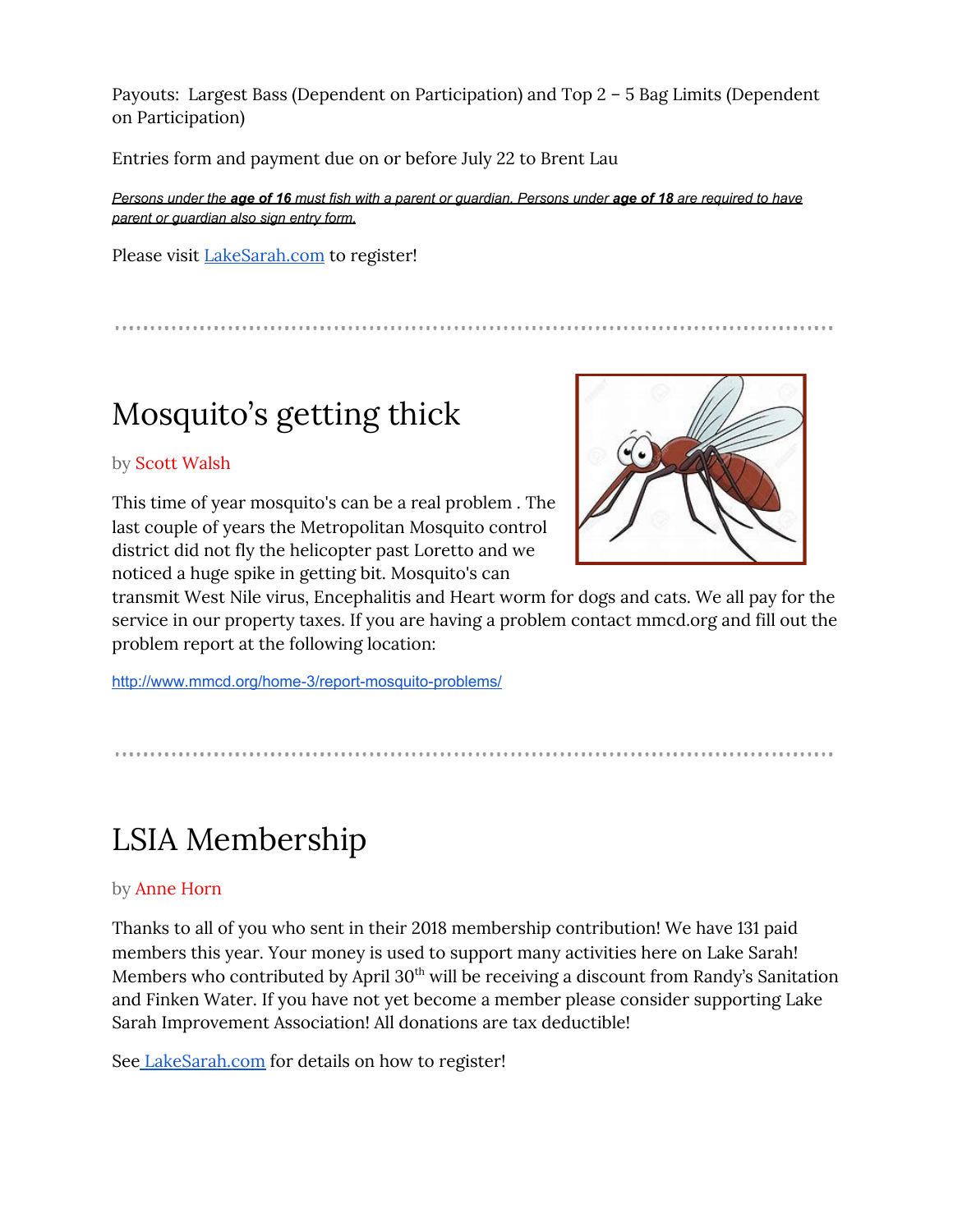# Summer Fun on Lake Sarah!

### 4th of July Boat Parade

### by Anne Horn

Many residents and their guests enjoyed the annual Lake Sarah 4<sup>th</sup> of July boat parade. Along with the "Patriotic" theme, this year the additional theme was "Super Hero's". What was your favorite boat?

Winners will be announced at the summer picnic on Sunday July 22. Special thank you to Brad and Lisa Spencer for judging and photographing this year's boat parade!

Go to [LakeSarah.com](http://www.lakesarah.com/) to see the amazing pictures of all the participants!

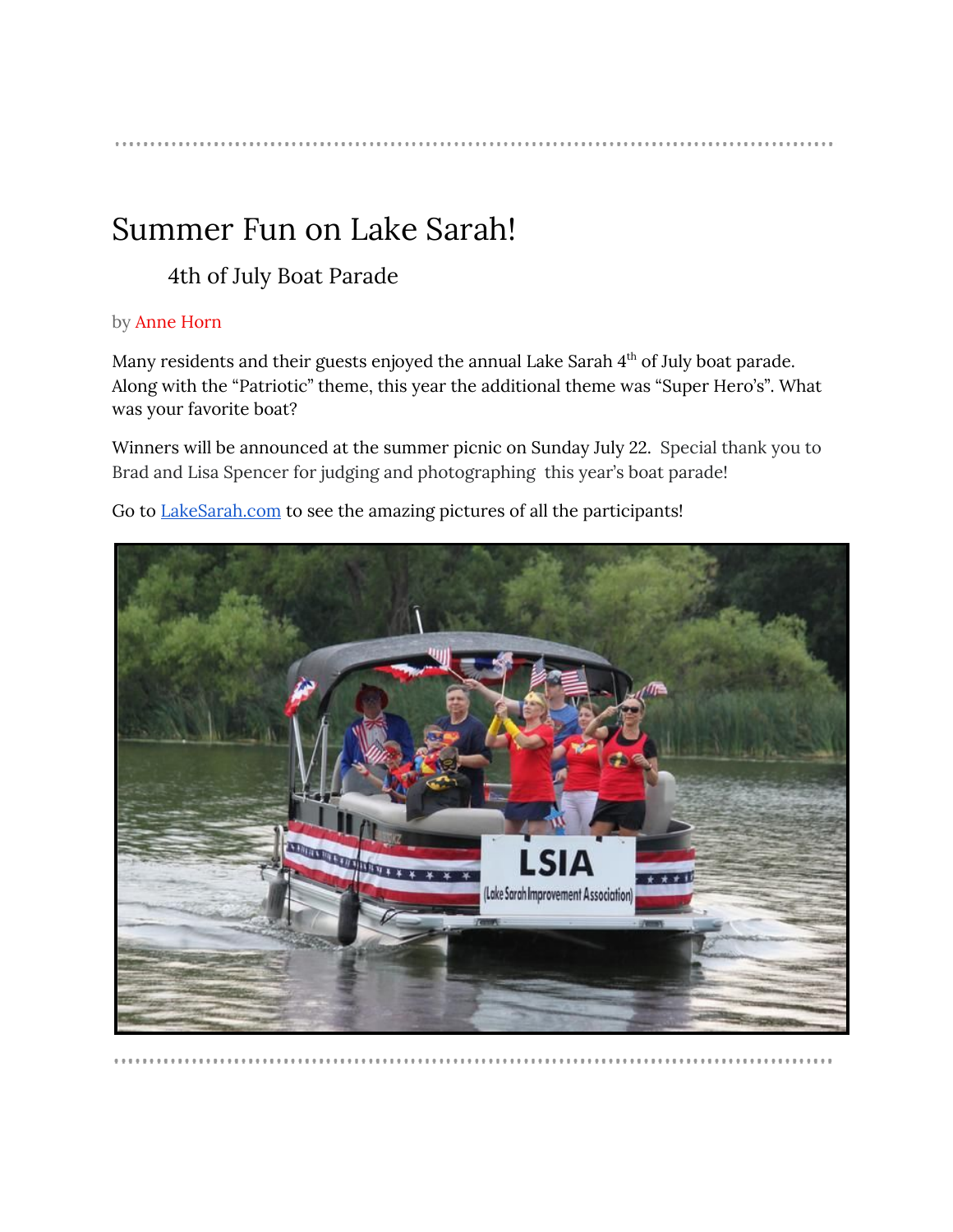# Neighborhood Directory

### by Anne Horn

The annual Lake Sarah Neighborhood Directory is nearing completion. A DRAFT copy will be sent out to our email list to look for any corrections. Once these have been entered the final copy will be sent by email. If you receive this newsletter you will receive a copy. If you know of a neighbor who may not receive emails we will have a limited number of hard copies available.

Please let us know and we will be happy to deliver a copy!

# Curly Leaf Pond Weed (CLP) Update

### by Scott Walsh

I would like to report another successful Curly Leaf Pondweed Treatment (CLP) took place on May 21, 2018. 114.5 acres were treated, but lake wide control was achieved (290 acres were treated in 2017). I would like to thank those who donated their dollars and continue to support the effort to improve water quality on Lake Sarah. I know that LSIA said this would be a 5 year program based on other programs that happened before ours (Medicine lake, Lake Rebecca etc.), but what we are learning is that it takes 5 years to reduce the turion (seed) levels to a count where we can spot treat rather than do a whole lake treatment. Thus reducing costs.

I would guess that in 2019 we could continue to reduce the area we need to treat and be in the 50-80 acre range. This year we have seen so far a noticeable increase in water clarity. These improvements don't happen overnight and every year is a little different than the one before. If we keep trying to improve Lake Sarah we will start seeing our efforts pay off in increased recreational value, property values, fishing, etc. Hopefully in the near future Lake Sarah can be taken off the Impaired waters list. With that said, we are happy to report that Lake Rebecca will be taken off the impaired waters list this year for excessive nutrients.

Warm Regards, Scott Walsh

Let me know if you have any questions?

[scootwalsh@aol.com](mailto:scootwalsh@aol.com)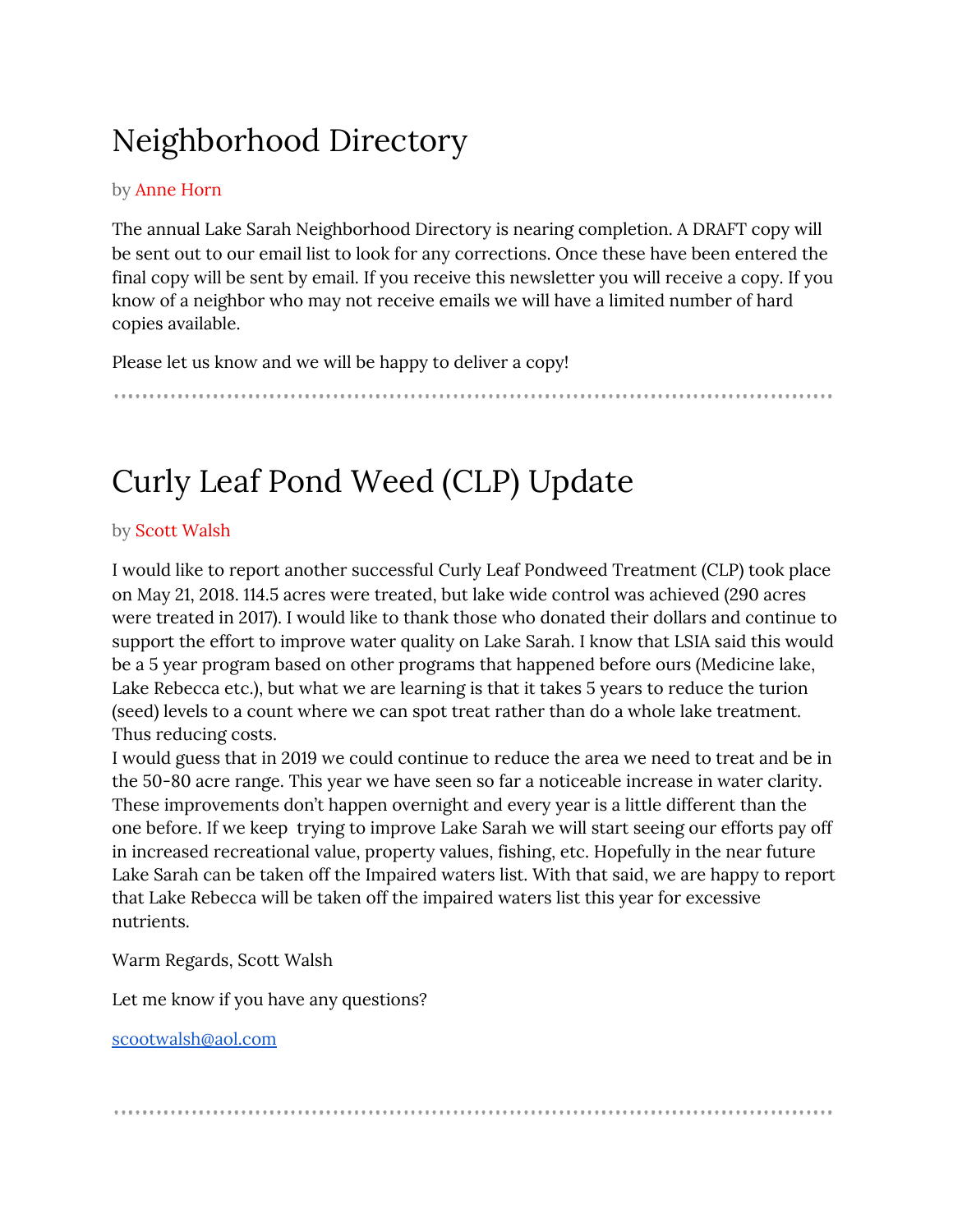# Thank you for your support!

### by Nate Uselding

LSIA would like to say thank you to everyone who donated to the 2018 whole lake treatment of CLP. Your generosity paved the way for the 7th consecutive year of treating Lake Sarah. We want you to know we are truly thankful for your donations and we want to recognize your efforts by saying thank you!

There is still time to donate if you haven't had the opportunity to do so. Your \$150 donation will go towards our shared cost of the treatment. You may donate using PayPal on [Lakesarah.com](http://www.lakesarah.com/) or send a check to

LSIA PO Box 25 Loretto, MN 55357

# Second Quarter Financial Statement

by Mike Malone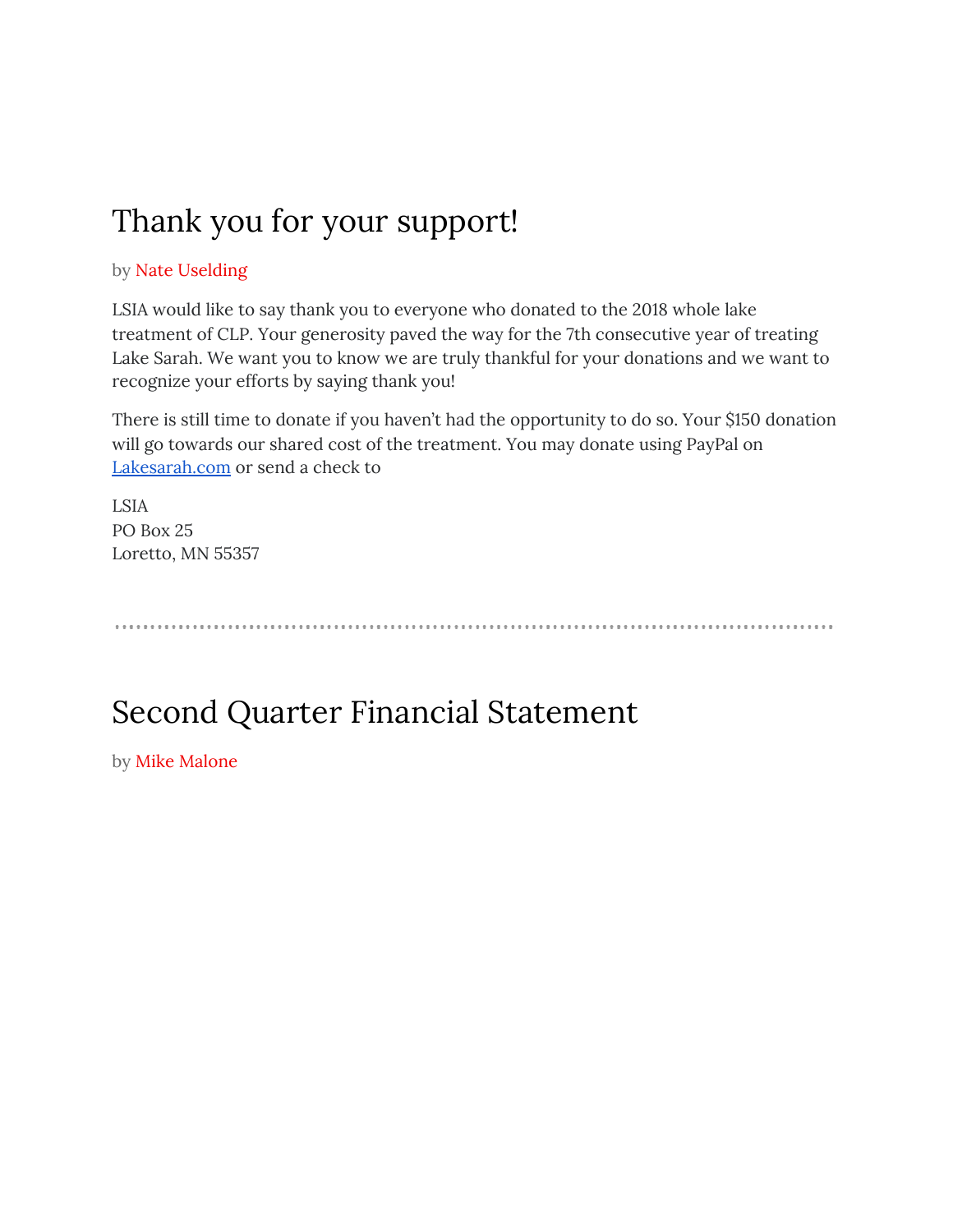#### Lake Sarah Improvement Association **Financial Statement**  $6/30/18$

Prepared by: Mike Malone 7/1/18

|                                                                                                           | 2016<br><b>ACTUAL</b> |                          |    | 2017<br><b>ACTUAL</b>          |    | 2018<br>2018<br><b>YTD to June APPROVED</b> |   |                 |                                                                           |
|-----------------------------------------------------------------------------------------------------------|-----------------------|--------------------------|----|--------------------------------|----|---------------------------------------------|---|-----------------|---------------------------------------------------------------------------|
|                                                                                                           |                       |                          |    |                                |    | <b>ACTUAL</b><br><b>BUDGET</b>              |   |                 | <b>NOTES</b>                                                              |
| Assets:<br>Beginning checking (Jan1st)<br>PayPal cash balance                                             | \$                    | 24,916                   | s  | 35,897<br>$\scriptstyle\rm II$ | \$ | 31,981<br>83                                | s | 31,981<br>83    |                                                                           |
| 21st century CD - 6 month (7378)<br>21st century CD - 12 month (0805)<br>21st century CD - 6 month (0003) |                       | 6.991<br>8,967<br>30,038 |    | 8,976                          |    | 8,985<br>$\overline{a}$                     |   | ۰<br>8,985<br>٠ |                                                                           |
| 21st century CD - 6 month (0389)                                                                          |                       |                          |    | 37,019                         |    | 37,056                                      |   | 37,056          |                                                                           |
| <b>Total Beginning Cash Balance:</b>                                                                      | s                     | 70,912                   | s  | 81,892                         | \$ | 78,105                                      | s | 78,105          |                                                                           |
|                                                                                                           |                       |                          |    |                                |    |                                             |   |                 |                                                                           |
| Receipts:<br>Membership for 2018                                                                          |                       | $\alpha$                 |    |                                |    | 4,620                                       |   | 4,900           | 140 x \$35 budgeted<br>132 members to date                                |
| Membership for 2016                                                                                       |                       | 5,310                    |    |                                |    |                                             |   |                 |                                                                           |
|                                                                                                           |                       |                          |    |                                |    | ٠<br>٠                                      |   |                 |                                                                           |
| Membership for 2017                                                                                       |                       | $\overline{\phantom{a}}$ |    | 4,790                          |    |                                             |   | ٠<br>500        |                                                                           |
| Contributions - Walleye Fund                                                                              |                       | 505                      |    | 565                            |    | 380                                         |   |                 |                                                                           |
| Contributions - Water Quality                                                                             |                       | $\overline{a}$           |    | 70                             |    | 15,125                                      |   | ٠               | 104 donations to date                                                     |
| Contributions - Curly Leaf                                                                                |                       | ÷                        |    | 17.130                         |    |                                             |   |                 | 16,500 110 x \$150 budgeted                                               |
| Contributions - Other                                                                                     |                       | ٠                        |    | 400                            |    | $\overline{a}$                              |   | ٠               |                                                                           |
| Interest -- checking                                                                                      |                       | 14                       |    | 6                              |    | 4                                           |   | ٠               |                                                                           |
| Interest - CD's                                                                                           |                       | 46                       |    | 47                             |    | 23                                          |   |                 |                                                                           |
| <b>Total Receipts:</b>                                                                                    |                       | 5,875                    |    | 23,008                         |    | 20,151                                      |   | 21,900          |                                                                           |
| isbursements:                                                                                             |                       |                          |    |                                |    |                                             |   |                 |                                                                           |
| Office Supplies, Printing/Mailing (news letters, postcards)                                               |                       | 102                      |    | 56                             |    | 78                                          |   | 200             |                                                                           |
| Directory                                                                                                 |                       | 47                       |    | 21                             |    | ٠                                           |   | 100             |                                                                           |
| Membership/Board meetings                                                                                 |                       | ÷                        |    |                                |    | ٠                                           |   | 300             |                                                                           |
| Spring Meeting                                                                                            |                       | 63                       |    | 46                             |    |                                             |   | 150             |                                                                           |
| Spring Meeting Room Deposit (to be refunded)                                                              |                       |                          |    |                                |    |                                             |   |                 |                                                                           |
| Boat Parade (prizes)                                                                                      |                       | 150                      |    | 258                            |    |                                             |   | 250             |                                                                           |
| Biff at Public Access                                                                                     |                       | 250                      |    | $\overline{a}$                 |    |                                             |   | 250             |                                                                           |
| Biff at Picnic Grounds                                                                                    |                       | 367                      |    | 302                            |    | 283                                         |   | 375             |                                                                           |
| Water Quality materials / equipment                                                                       |                       | ۰                        |    | ٠                              |    | 100                                         |   | ۰               |                                                                           |
| Water Quality Education Seminars                                                                          |                       | ٠                        |    | i.                             |    |                                             |   | 500             |                                                                           |
| Summer Picnic/Annual meeting                                                                              |                       | 597                      |    | 531                            |    |                                             |   | 600             |                                                                           |
| Fall Meeting                                                                                              |                       | ٠                        |    | 41                             |    | ٠                                           |   | 150             |                                                                           |
| Winterfest                                                                                                |                       |                          |    |                                |    | ٠                                           |   | 100             |                                                                           |
| Walleye Program                                                                                           |                       | 1,000                    |    | 1.000                          |    |                                             |   | 1,000           |                                                                           |
| Lake Improvement Projects (Cost)                                                                          |                       | 40,943                   |    | 44,893                         |    | 30,734                                      |   |                 | 36,000 CLP \$30, EWM \$4, AIS \$2                                         |
| Lake improvement Projects (Proceeds)                                                                      |                       | (49.203)                 |    | (20.177)                       |    | $\alpha$                                    |   |                 | (15,000) DNR \$0, PSC/TRPD \$15                                           |
| PayPal fees                                                                                               |                       | 233                      |    | 170                            |    | 149                                         |   | 200             |                                                                           |
| Other Fees                                                                                                |                       |                          |    | (346)                          |    | 35                                          |   | $\sim$          | reconciling item                                                          |
| <b>Total Disbursements:</b>                                                                               |                       | (5, 451)                 |    | 26,795                         |    | 31,378                                      |   | 25,175          |                                                                           |
| Overage / (Deficit)                                                                                       |                       | 11,326                   |    | (3,787)                        |    | (11, 227)                                   |   | (3, 275)        |                                                                           |
| <b>TOTAL FUNDS AVAILABLE:</b>                                                                             | s                     | 82,238                   | s  | 78,105                         | s  | 66,878                                      | s | 74,830          |                                                                           |
|                                                                                                           |                       |                          |    |                                |    |                                             |   |                 |                                                                           |
| Reconciliation                                                                                            |                       |                          |    |                                |    |                                             |   |                 | Note: We have billed PSCW \$11,551<br>for their CLP cost-share on 6/26/18 |
| 6-mo CD - 7378                                                                                            |                       |                          |    | ٠                              |    | ٠                                           |   |                 |                                                                           |
| PayPal cash balance                                                                                       |                       |                          |    | 83                             |    | 185                                         |   |                 |                                                                           |
| 12-mo CD - 0805                                                                                           |                       |                          |    |                                |    | 8.989                                       |   |                 |                                                                           |
| 6-mo CD - 0003                                                                                            |                       |                          |    | 8,985                          |    |                                             |   |                 |                                                                           |
| 6-mo CD - 0389                                                                                            |                       |                          |    |                                |    | 37,074                                      |   |                 |                                                                           |
|                                                                                                           |                       |                          |    | 37,056                         |    |                                             |   |                 |                                                                           |
| Outstanding checks written                                                                                |                       |                          |    |                                |    | (2,933)                                     |   |                 |                                                                           |
| Checking                                                                                                  |                       |                          |    | 31,981                         |    | 23,561                                      |   |                 |                                                                           |
| Total                                                                                                     |                       |                          | \$ | 78,105                         | \$ | 66,877                                      |   |                 |                                                                           |
| Difference                                                                                                |                       |                          |    | ä,                             |    | 1                                           |   |                 |                                                                           |